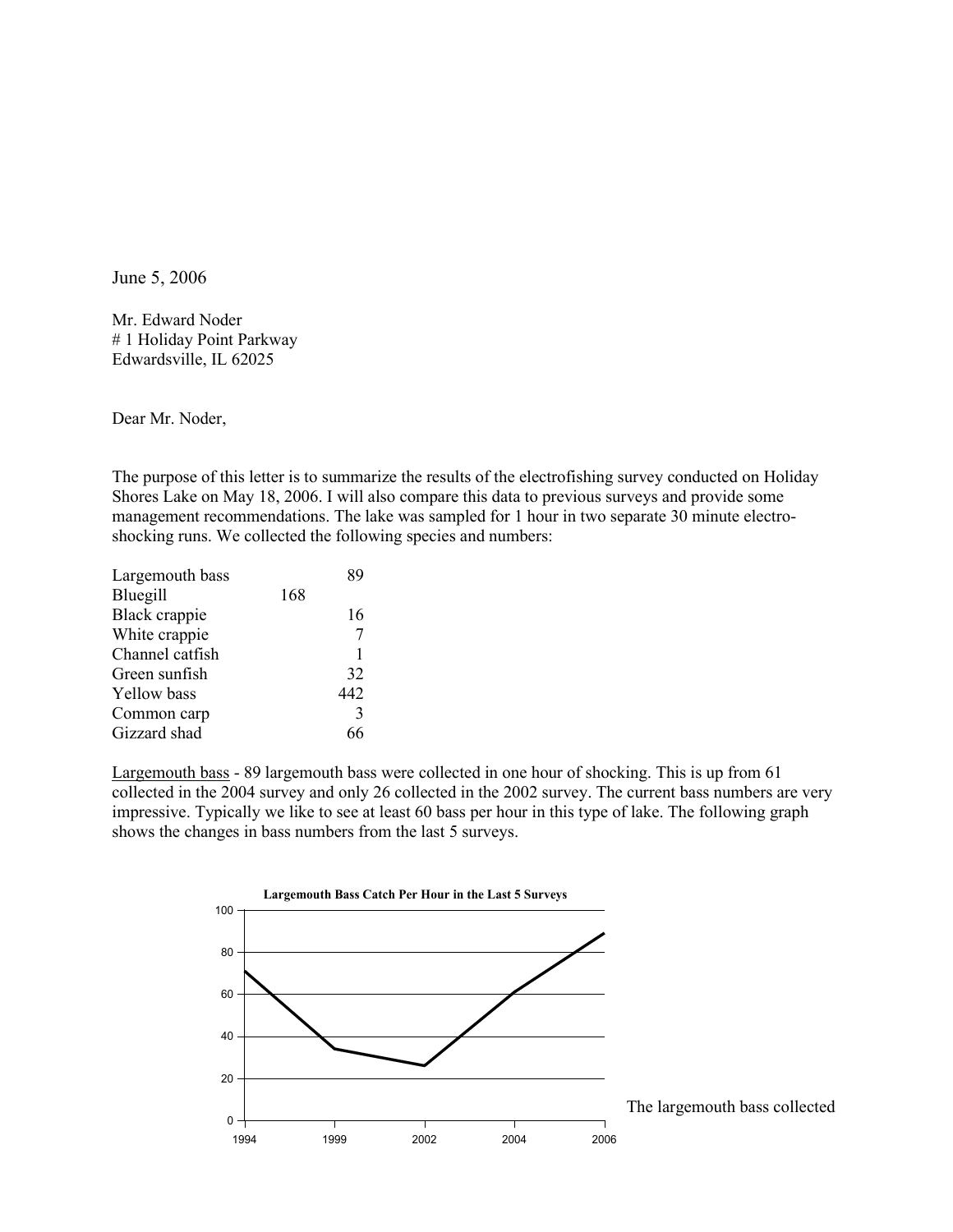from this survey shows a dramatic shift in the size distribution from the previous survey. Only 5% of the bass collected in the 2004 survey were over 15 inches, 71% of the bass collected in this year's survey were over 15 inches. These fish were in very good condition and most were between 2-4 lbs. This high number of quality sized fish is more than likely the result of the bass stockings in 2002-2004.

| Largemouth Bass  | 999    | 2002   | 2004   | 2006 |
|------------------|--------|--------|--------|------|
| $0 - 12$ inches  | 25%    | 51%    | $77\%$ | 10%  |
| $12 - 15$ inches | 31%    | 18%    | 18%    | 19%  |
| 15 - 18 inches   | $27\%$ | $21\%$ | $5\%$  | 55%  |
| over 18 inches   | 17%    | 10%    | $0\%$  | 16%  |

This bass population should provide outstanding angling opportunities currently and for the next 1-2 years. The only concern is the low percentage of young bass collected. I am more convinced than ever that the high numbers of yellow bass are the main reason for the lack of successful reproduction of bass. During this survey very high numbers of yellow bass were seen and collected very near shore. Most of the bass have spawned and this years bass fry are free swimming in schools near the shores. These fry are approximately 1/4 inch long and are likely the primary prey of the yellow bass at this time.

Bluegill - Bluegill were collected in good numbers. They ranged in size from 2 to 7 inches in length. The average size was about 5 inches. The quality of the bluegill is not great, but in lakes with gizzard shad and yellow bass present in high numbers that is to be expected.

Crappie - 16 black crappie and 7 white crappie were collected. The black crappie were between 6-8 inches with an average of 7 inches. The white crappie were between 6-7 inches with an average of 6.5 inches. This sample may not accurately represent the crappie population of the lake due to the fact that the majority of the crappie have moved to deeper water where they are not easily collected by electroshocking. However, it does suggest that crappie numbers may be high and average size may be somewhat small.

Hybrid Striped Bass - None collected. We do not expect to get a good sample of these fish with an electrofishing survey. I would suspect these fish are doing well and growing well. There are plenty of gizzard shad, which is the primary food source for these fish. With periodic stocking these fish will provide good angling opportunities and help to reduce the shad population.

Channel Catfish - Only one collected. The fish was over 22 inches and in good shape. We do not expect to get a good sample of channel catfish with an electrofishing survey. Channel catfish will continue to do well in this lake and periodic stocking will help to keep the numbers up and the angling good.

Common Carp - 3-4 common carp where observed during the survey. Most were large fish in the 5 - 20 lb. range. One was over 30 lbs. These fish can provide a good angling opportunity for anyone interested in fishing for them. They can be caught on home-made dough bait or corn. Really! they are fun to catch.

Summary and Recommendations - I am very pleased with the results of this survey. The largemouth bass numbers are up where you want them and the number of quality size fish is very high. These strong year classes of bass are more than likely the result of the bass stockings from 2002-2004. The condition and quality of these fish show that the lake can support high numbers quality bass. The only bad news is that the number of smaller bass is very low. This suggests that natural reproduction and recruitment of bass is still low. This is most likely due to the impacts of a very large yellow bass population, as mentioned earlier in this report. This simply means that to maintain the current numbers and quality sizes of largemouth bass periodic stocking will be necessary. We can only hope that the yellow bass numbers will decline sometime in the future and natural reproduction of largemouth bass will improve. Supplemental